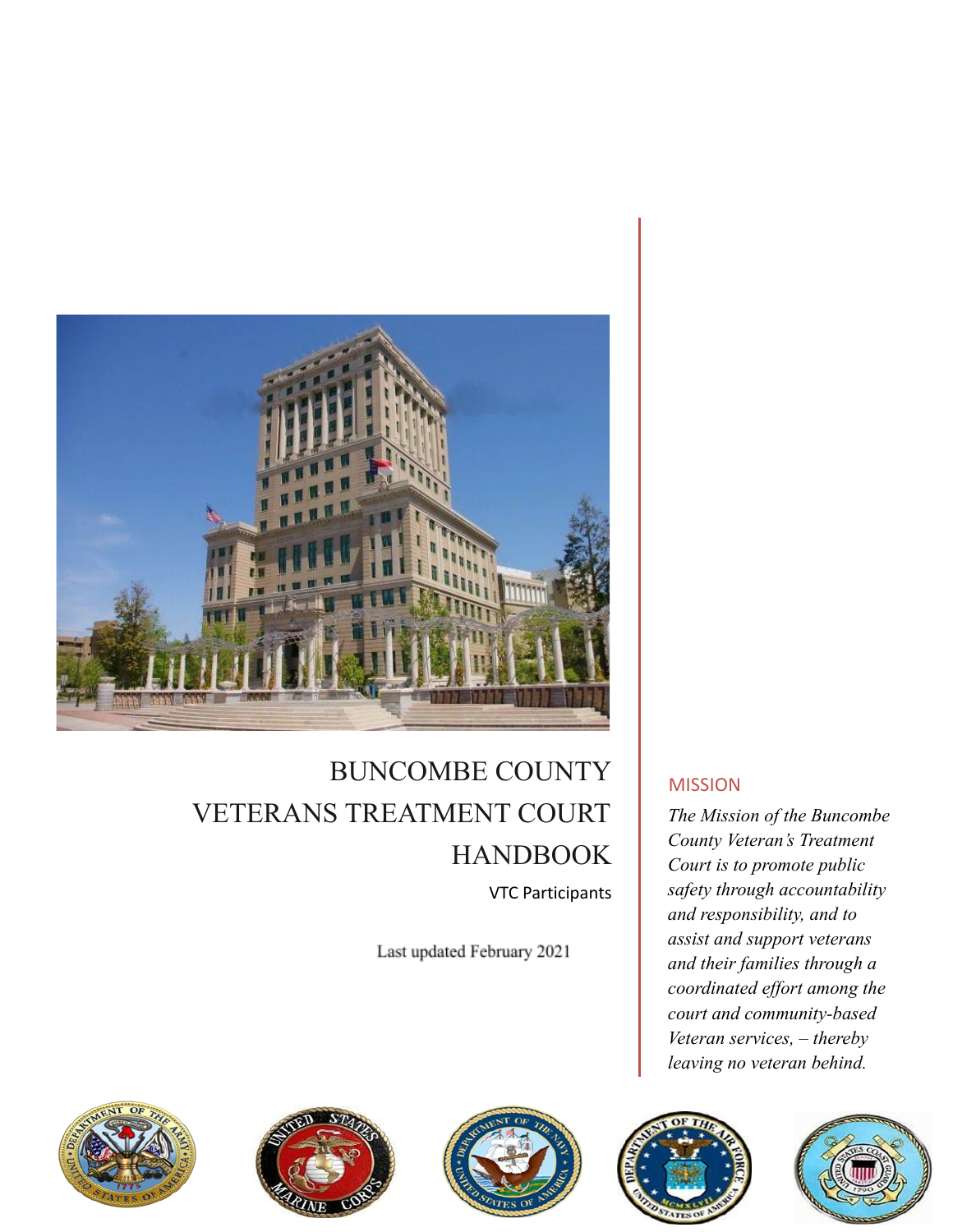#### **Program Description**

Buncombe County is the Third Veterans Treatment Court established in the State of North Carolina. The Buncombe County VTC was initiated January 2015 and entered the first participants June 22, 2015. The program provides a means to divert eligible veteran participants from the traditional criminal justice system and provide them support and rehabilitation through comprehensive substance abuse and/or mental health treatment, education, vocational programs, and community resource referrals for housing, childcare, and transportation, all while being judicially monitored.

Veterans Treatment Court (VTC) is made up of an extensive collaboration of dedicated partners, including criminal justice, federal veterans' agencies, and local community veterans' organizations. The target population includes military veterans who have been charged with non-violent felony or misdemeanor criminal offense(s) and who are identified with substance dependency and/or serious mental health issues.

The Buncombe County Veterans Treatment Court has adopted -- with slight modifications -- the essential tenets of the Ten Key Components of drug treatment courts, developed by the National Association of Drug Court Professionals (NADCP), and adapted by Buffalo's Veterans Treatment Court. They are the following:

- 1. Integrates alcohol, drug treatment, and mental health treatment, medical services with justice system case processing.
- 2. Using a non-adversarial approach, prosecution and defense counsel promote public safety while protecting participants' due process rights.
- 3. Eligible participants are identified early and promptly placed in the Buncombe County Veterans Treatment Court program.
- 4. Access to a continuum of alcohol, drug, and other related treatment and rehabilitation services.
- 5. Abstinence is monitored by frequent random alcohol and other drug testing.
- 6. A coordinated strategy governs Court responses to participants' compliance and provides a common operating plan for treatment providers and other VTC personnel.
- 7. Ongoing judicial interaction with each Veteran is essential.
- 8. Monitoring and evaluation to measure the achievement of program goals and gauge effectiveness.
- 9. Continuing interdisciplinary education promotes effective court planning, implementation, and operations.
- 10. Forging partnerships among treatment courts, public agencies, and community-based organizations generates local support and enhances veteran's treatment court effectiveness.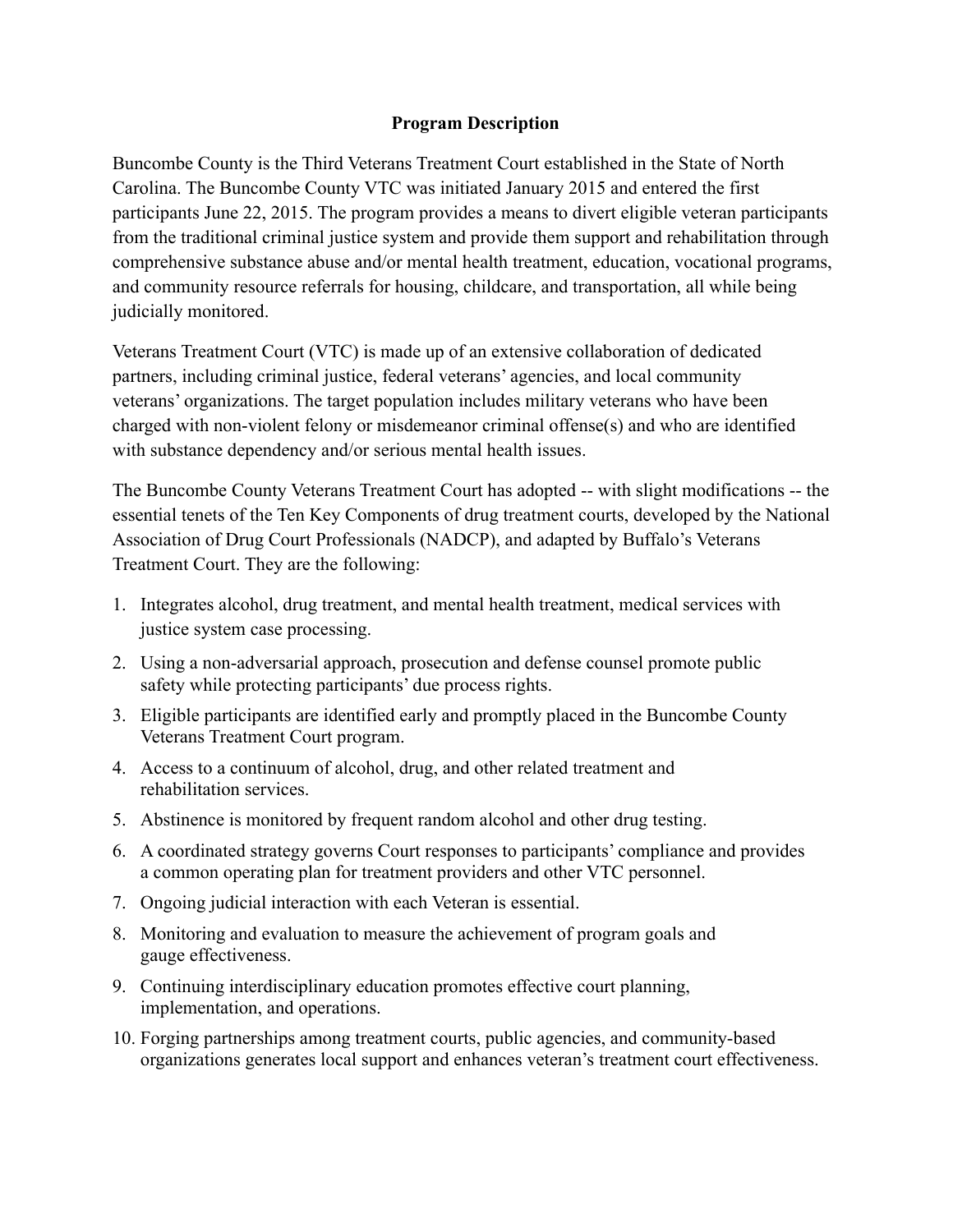## **The Buncombe County Veterans Treatment Court Team**

| <b>Resident Superior Court Judge</b>                | <b>Assistant District Attorney</b>      |  |  |
|-----------------------------------------------------|-----------------------------------------|--|--|
| (ADA) Public Defender                               | <b>Mentor Coordinator</b>               |  |  |
| Probation Officer                                   | Veterans Outreach (Charles George VA)   |  |  |
| <b>Buncombe County Veterans Services</b>            | <b>Buncombe County Detention Center</b> |  |  |
| <b>Community Mental Health Services</b>             | <b>VTC Coordinator</b>                  |  |  |
| Evaluation/Researcher (Western Carolina University) |                                         |  |  |

Treatment Court Supervisor

#### **Mission Statement**

*The Mission of the Buncombe County Veterans Treatment Court is to promote public safety through accountability and responsibility, and to assist and support veterans and their families through a coordinated effort among the court and community-based Veteran services, – thereby leaving no veteran behind.*

#### **Eligibility Requirements**

Policy Statement: Veterans Treatment Court is a viable and appropriate alternative to incarceration for certain criminal defendants. Decisions will be made objectively and balanced with the mission to keep the community safe. The Veterans Treatment Court Program has established eligibility requirements based on the target population and in accordance with current federal and North Carolina Statutes.

Procedure: The Buncombe County Veterans Court targets male and female veterans with substance abuse and/or mental health issues who have served in the U.S. Armed Forces (including the National Guard or Reserves) and who have a discharge of anything except a Dishonorable Discharge. Defendants may apply to Veterans Treatment Court at any time prior to sentencing. In addition, an otherwise eligible probationer who becomes subject to an application to accelerate or revoke may be admitted to Veterans Treatment Court. Defendants must have at least three years remaining on their sentence if already on probation.

All admissions to the Veterans Treatment Court program will be decided upon a case by case basis, taking into consideration all pertinent facts, evidence, law, and offender circumstances.

A veteran is eligible if they have at least 1 day of service after boot camp (basic training) OR if the individual is eligible for disability and/or health care benefits from the Department of Veteran Affairs. The defendant has to appear to have a substance abuse and/or mental health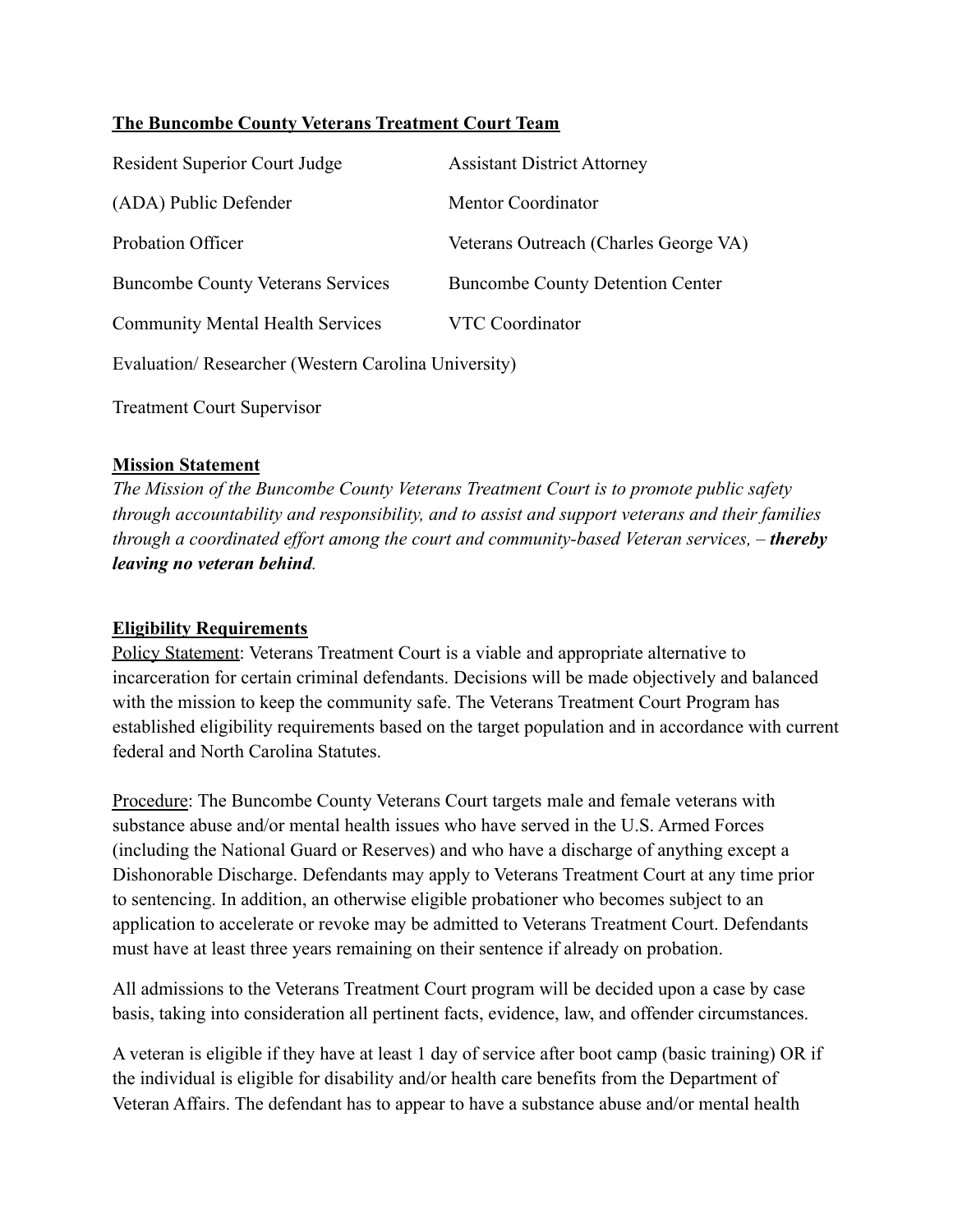diagnosis, and they must be from any of the 23 Western North Carolina counties that are covered by the Veterans Affairs catchment area.

## **Program Requirements**

As a Veterans Treatment Court Program participant, you will be required to abide by the following rules: Failure to do so may result in a sanction or termination from the VTC program.

- 1. You are required to be completely honest about your addiction and/or treatment concerns with yourself, the VTC Team, and all treatment providers in regards to any issues that affect your program requirements while in VTC. HONESTY will always be your best policy and is the first step in recovery. Honesty may prevent you from being sanctioned; however, dishonesty will ALWAYS result in a sanction.
- **2.** ANY AND ALL MEDICATIONS MUST BE APPROVED BY THE VTC TEAM IN WRITING. Diluted drug screens will be addressed accordingly in that they are treated as a positive screen. If you have questions about this, please talk to the Coordinator or your probation officer. You must agree not to eat any **Poppy Seeds** while in the Program. **Consuming Poppy seeds will not be a valid defense against a positive drug test for morphine or any Morphine derivative. You cannot consume any alcohol based products (i.e., cough syrup, hand sanitizer, mouthwash, breath strips, non-alcoholic beer and wine) containing alcohol based products while in the program and using cough syrup is not a valid defense against a positive for alcohol. You must get permission from the probation officers and coordinator before consuming any over the counter medications, vitamins, etc.**
- 3. You may not drink any fluid excessively before testing and must avoid environmental contaminants, over-the-counter medications, or foods that can reduce the accuracy of the tests.
- 4. You will be sanctioned for using synthetic substances such as K2 or Spice that are designed to avoid detection by standard drug tests. Switching to a new substance of abuse (for example, switching from heroin to an unauthorized prescription opioid) will be presumed to be an effort to defraud the drug test. You may receive two sanctions in such circumstances, one for the substance use and one for the effort at deception.
- 5. Attend all VTC, Coordinator, Probation, assigned Mentor, self-help meetings, and court sessions. This includes any sessions required by your treatment provider, coordinator, probation officer, community support meetings, and drug tests. If the participant is unable to attend a meeting, they must contact the appropriate representative of that agency **before** a session is missed.
- 6. Abide by a 6:00 p.m. curfew through Phase 1 and/or as directed by the Judge and keep the ankle monitor charged at all times.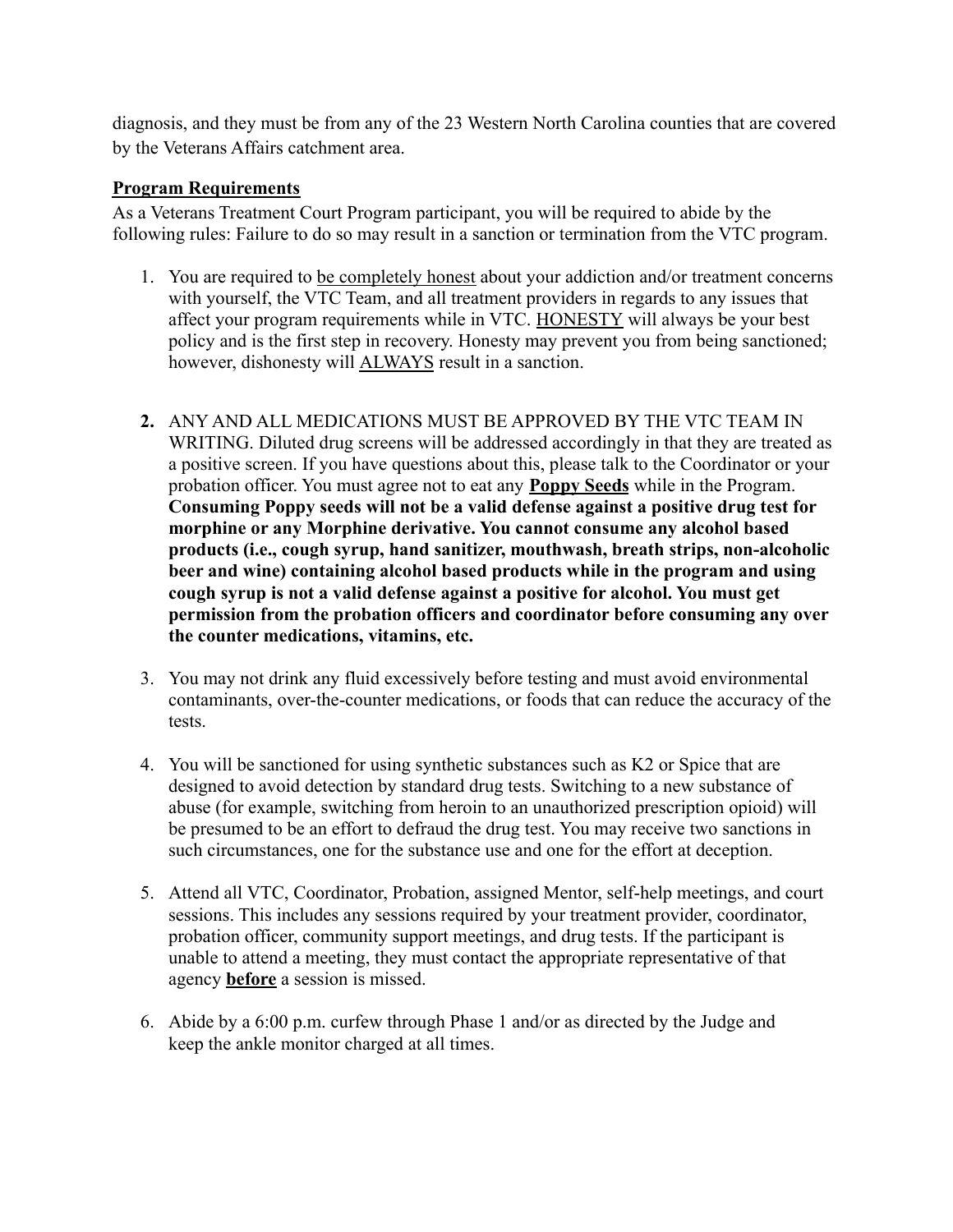- 7. Turn in your self-help meeting verification sheets at each court session and be able to produce sheets when asked by coordinator, probation office and/or treatment providers. Do not forge yours or any other participant's community self-help meeting verification sheets. This is cheating and will not be tolerated. If you fail to have your meeting sheet signed at the meeting (i.e., having the chairperson sign the sheet on a separate sheet of paper) you will not get credit for those meeting(s).
- 8. Do not leave the county without permission. You must get permission from your Probation Officer prior to leaving Buncombe County.
- 9. Do not make threats toward other participants or staff or behave in a violent manner or disrupt treatment. Violent or inappropriate behavior will not be tolerated and will be reported to the Court. This may result in immediate termination from the VTC Program.
- 10. Do not bring drugs, alcohol or weapons into any treatment, case management or probation officer meeting, court, appointment or event.
- 11. Dating or any other type of intimate relationship with another VTC participant or any other Specialty Court (i.e. Drug Court, DUI Court) is PROHIBITED. Dating any member of your treatment group, mentor and VTC Team is prohibited.
- 12. Borrowing money from or loaning money to another VTC participant or Mentor is PROHIBITED.
- 13. Dress appropriately for court, probation appointments, treatment sessions and Coordinator meetings. (No ripped or tattered clothing, no halter or tank tops, no miniskirts or shorts, no hats, bandanas or visors, and no clothing with offensive language or pictures).

#### **VETERANS TREATMENT COURT IS A COURT OF NO EXCUSES. YOU KNOW THE RULES AND IT IS YOUR RESPONSIBILITY TO FOLLOW THEM. IF YOU HAVE QUESTIONS, PLEASE ASK ANYONE ON THE TEAM. WE ARE HERE TO SUPPORT YOU.**

#### **Attendance and Absence Policy for Court Sessions**

VTC is held every other Friday at  $10:30$  a.m. in the 9<sup>th</sup> Floor Superior Courtroom of the Buncombe County Courthouse. If the floor/courtroom location for a court session must be changed, the change will be posted by the entrance elevators and on the 9<sup>th</sup> floor hallway bulletin board. **Court schedules may change due to certain issues such as weather, Judge's schedule, or other reasons**. The team will do its best to inform you of any changes, however, if you are in question of court, it is finally up to you to find out about scheduling and make the needed arrangements. In the event of bad weather, please refer to any and all local media (newspaper, radio, television, etc.) about courthouse closings.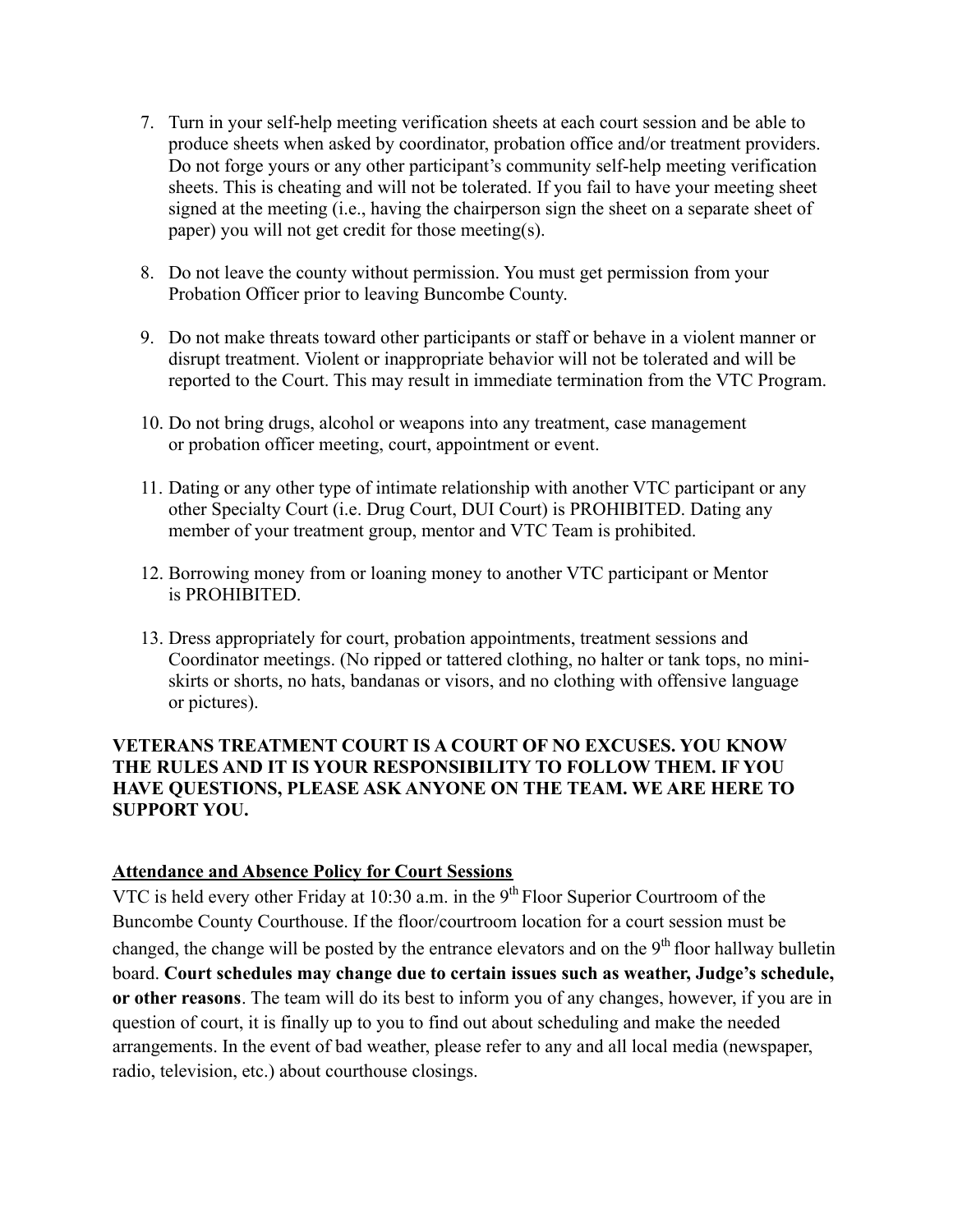# **Community Self-Help Meetings**

Approved **community self-help meetings** may be required by your treatment and/or supervision team. A.A. and N.A. are two examples. The more support and treatment you receive, the better your chances of being successful in recovery. You will be responsible for having the **chairperson or leader** of the meeting sign your meeting verification sheet. If you fail to have your sheet attendance properly documented you could receive a sanction from the Judge. In addition, if you choose a 12-step program, you must have a **sponsor (**someone with at least 5 years clean and sober) and a **home group** within a reasonable amount of time. Please ask for guidance from the Team if you have questions or problems finding a sponsor or home group. **Your meeting sheets will be collected and checked at each court session.** Frequent attendance in an approved community self-help program is important to your recovery. Al-Anon meetings are available for your family members to help them understand you, what you are trying to accomplish, and how they can help themselves while you are in treatment and/or in this program. Please talk to the coordinator if you believe your family may be interested in attending Al-Anon.

# **Biweekly Treatment Updates**

Prior to each biweekly court session, participants are required to complete the "Treatment Update" document and submit it to the VTC Coordinator by 5:00 p.m. each Thursday. The Biweekly Treatment update will detail: (1) which groups the client attended in the prior two weeks, (2) which groups the client missed and dates of the missed group(s), (3) the reason why the client missed any groups, (4) the number of days sober, and (5) last date of noncompliance and reason for noncompliance.

#### **Treatment Protocol**

Each Veteran Treatment Court client will be assessed by licensed counselors with an approved treatment provider/organization.

Clients are required to comply with all treatment recommendations, including community selfhelp meetings, from the treatment providers. The VTC team may also connect clients with additional services for housing, education, and employment.

Note that peer based groups do not count towards fulfilling treatment requirements. Given the focus of the court as a *treatment* court, it is the client's responsibility to comply with treatment recommendations when there is a conflict between treatment obligations and other prosocial activities (i.e., employment, family responsibilities).

#### **Drug Testing Protocol**

You will be screened throughout your entire participation in the VTC Program. You will be screened weekly through your treatment provider and as directed by your probation officer. You will be subject to random drug screens, even though Phase 5. The Team will see and discuss all drug screen results including failure to screen, which is counted as a positive screen, and the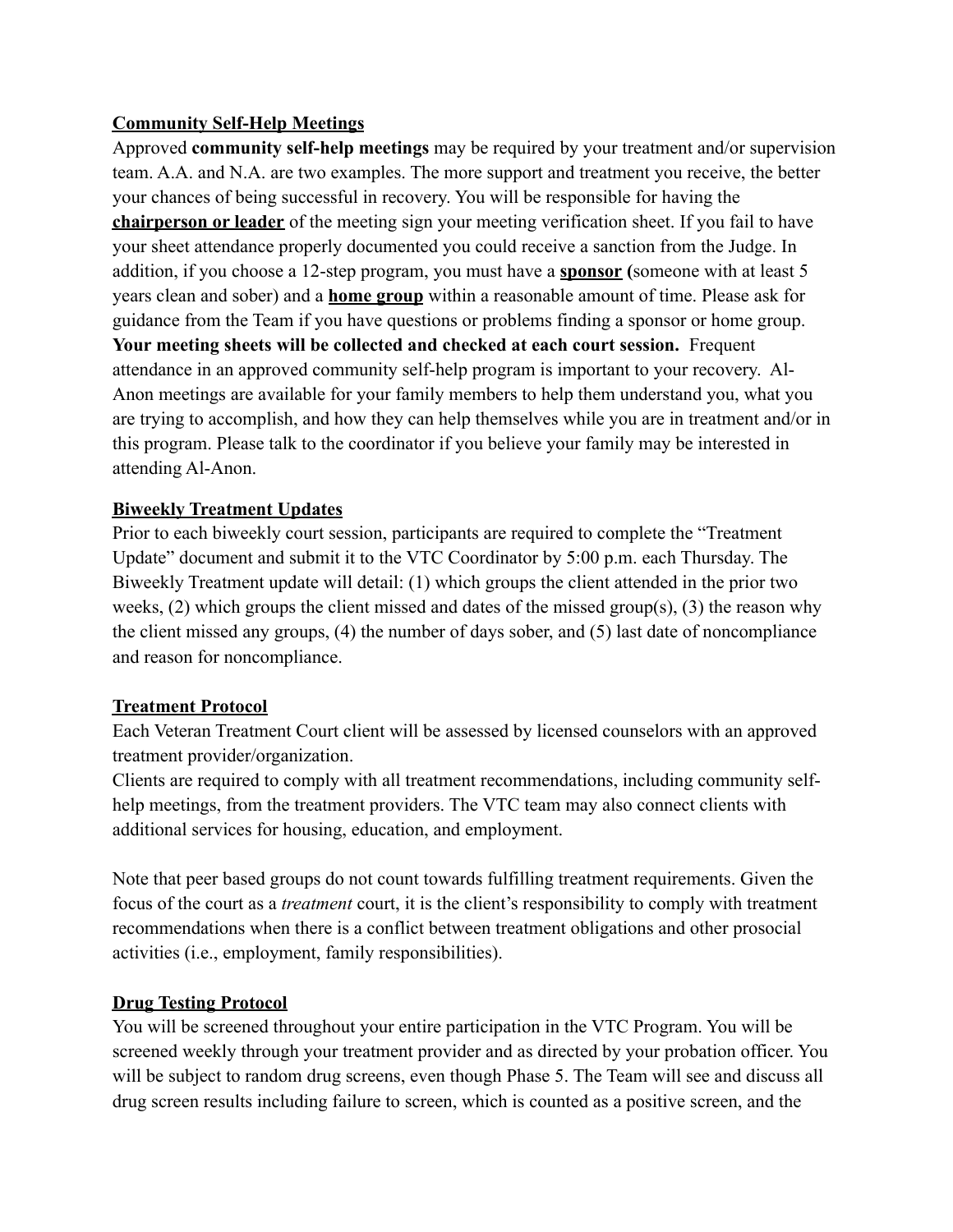Judge may order you to have a drug test at any time. **A goal of the VTC is to help you stay clean and sober**, and the Team will be reviewing your overall performance as you progress in the treatment process. A diluted drug screen is considered as positive and you will be sanctioned.

## **Defrauding Drug Screens**

.

In line with best practice standards, "Drug and alcohol testing provides an accurate, timely, and comprehensive assessment of unauthorized substance use throughout participants' enrollment" in problem-solving courts (Standard VII, Adult Drug Court Best Practice Standards Volume II). It provides the framework for accountability that is the key building block of the program. In line with North Carolina General Statute § 14-401.20, no participant shall:

- $\bullet$ Possess, sell, give away or market for sell urine or transport urine (including synthetic urine) into the state for the purpose of defrauding a drug or alcohol screening test,
- Attempt to defraud a drug or alcohol screening test by the substitution or spiking of a sample,
- Use, possess or sell an adulterant that are intended to be used to adulterate a urine or other bodily fluid sample for the purpose of defrauding a drug or alcohol screening test.

Any violation of these provisions can subject a participant to a termination hearing

#### **Supervision Protocol**

The assigned supervision officer will further discuss the rules and conditions of supervision in Veterans Treatment Court, including, but not limited to:

- Curfew guidelines
- Employment and education verification
- Law enforcement contact
- Home visits
- Change of address procedures
- Support meetings verification
- Supervision fees (\$40.00 per month)
- Approved medications and forms
- Court guidelines
- Drug Testing Contracts
- Random searches of person, property, phones, and all social media (including but not limited to applications/websites, photos, messages, calls on any/all phones, tablets, electronic devices available to or used by the client)
- Performing 50 hours of community service
- \$250 community service fee

The Probation Officer makes a minimum of three contacts with each participant per month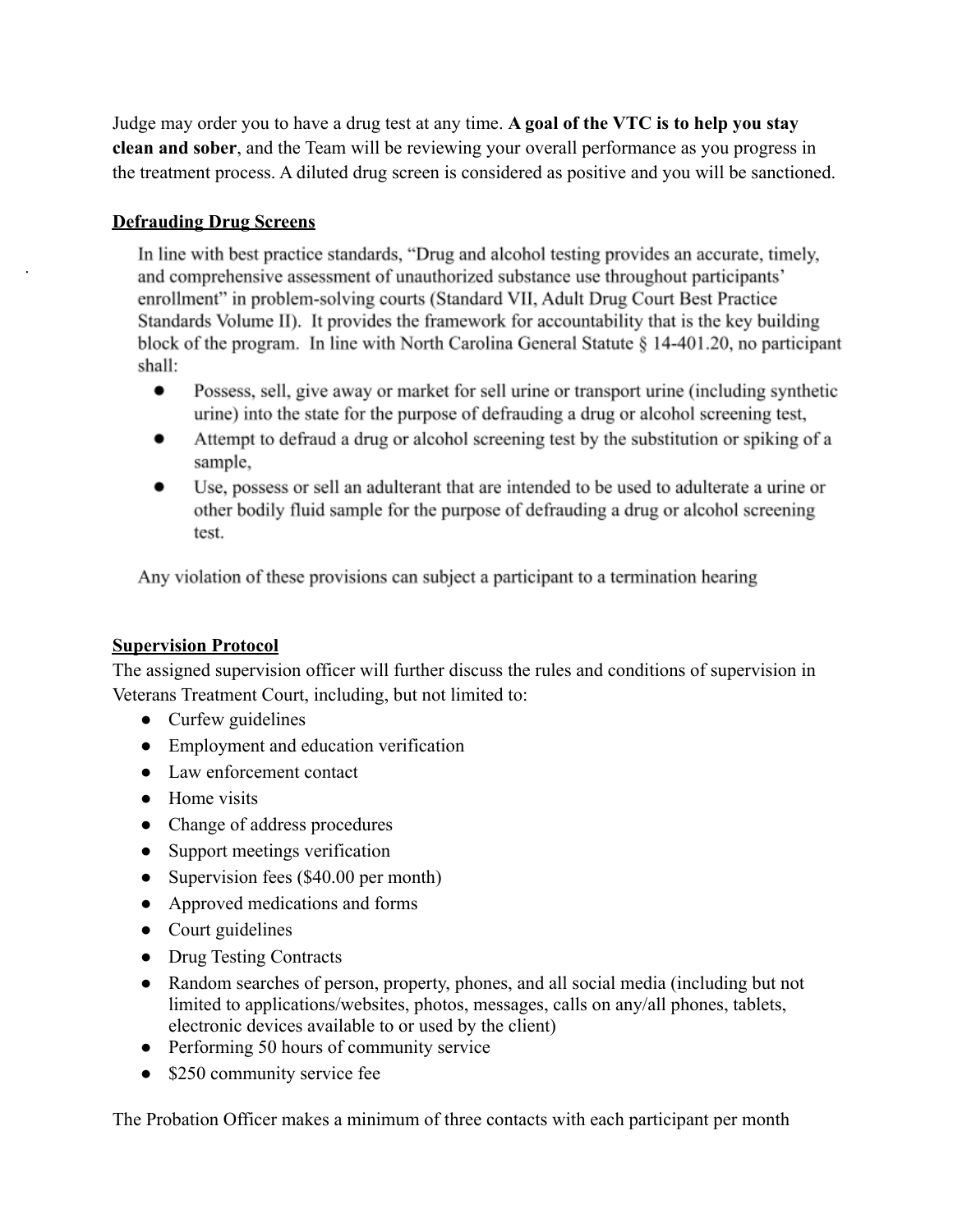within the first 30 days of probation, and then the contact schedule will vary based upon the clients' risk/needs level. Probation Officers submit weekly documentation via electronic progress reports to the Veterans Treatment Court team regarding participant compliance with program requirements. The Probation Officer may make random home or field visits to observe the home environment and/or to verify employment. These supervision contacts may occur within the supervision agency office, at court, at the participant's home, or at the participant's place of employment, in order to accurately monitor their activities and to be minimally intrusive to the participant and his/her family. Drug testing may be conducted randomly during home visits, at court, or at scheduled office visits.

Probation agencies charge each supervised participant a monthly supervision fee of \$40.00. Additional fees (i.e., court costs, fines, restitution, etc.) may be required of participants.

*Chief Probation and Parole Officer Probation Officer* Joan McCurry Calvin (C.J.) Elkins [Joan.McCurry@ncdps.gov](mailto:Joan.McCurry@ncdps.gov) [Calvin.Elkins@ncdps.gov](mailto:Calvin.Elkins@ncdps.gov)

(828) 255-6452

#### **Prescription Medication Policy**

VTC participants are required to not use, possess or control any illegal drug or controlled substance unless it has been prescribed for the client by a licensed physician and is in the original container with the prescription number affixed on it. VTC participants who receive a new prescription while active in the VTC program are required to report the prescription (along with the original container with the prescription number affixed to it) to their assigned Probation Officer and the VTC Court Coordinator within 24 hours of receipt from the physician.

#### **Travel Request Policy for Clients Residing at Veterans Restoration Quarters**

To better coordinate travel requests for clients staying at the Veterans Restoration Quarters (VRQ), the following process will govern participants' travel requests:

- 1. Participant who is residing at the VRQ puts in request to VTC AND VRQ;
- 2. Participant must have verbal confirmation between VRQ case manager and VTC Coordinator before travel is approved.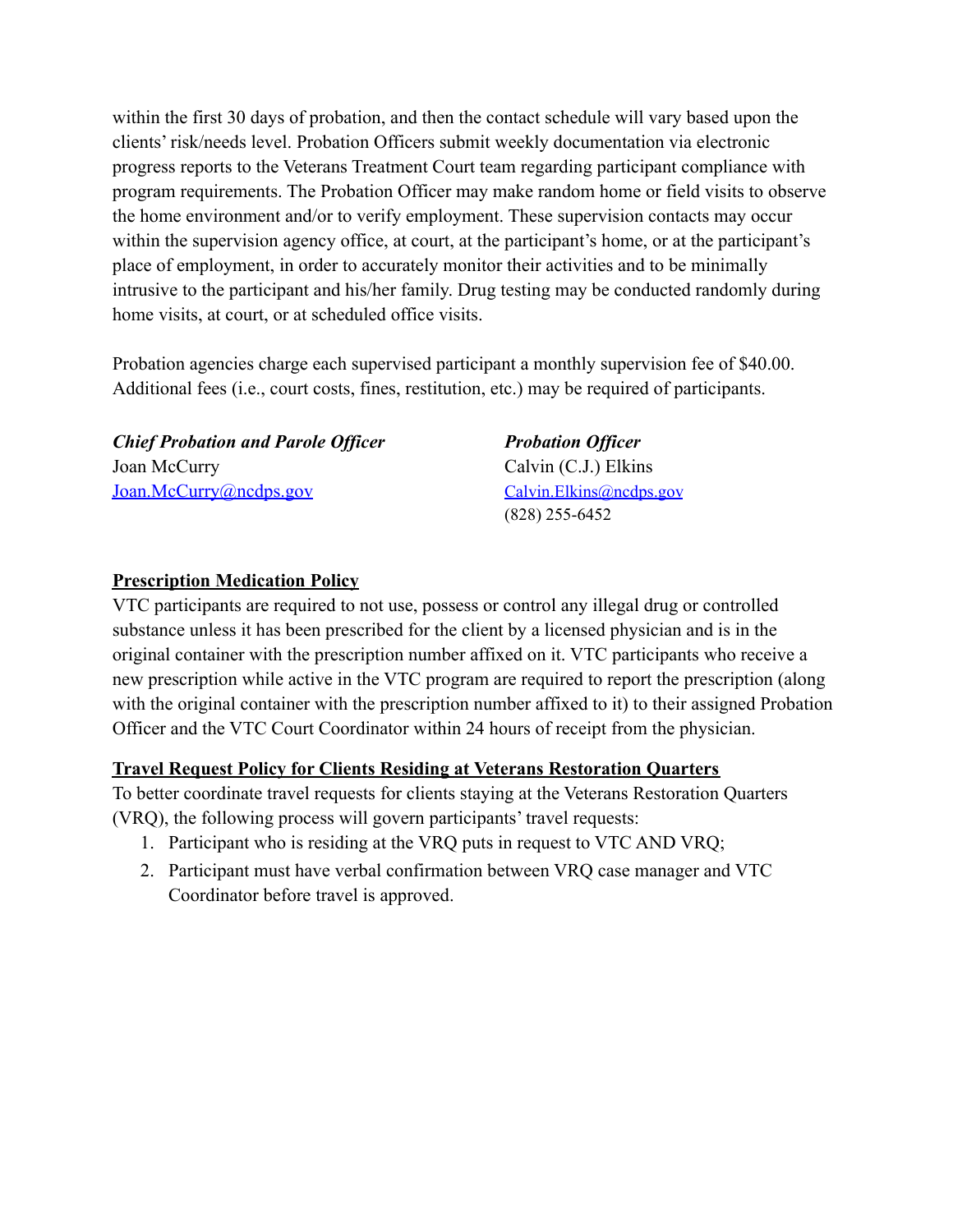#### **Incentives and Sanctions**

Participants who consistently comply with the VTC's requirements will be recognized for their positive behaviors and accomplishments. Some of the possible incentives that the Judge may order are, but are not limited to:

- Gift cards
- Phase promotion
- Letters of recommendation
- Reducing reporting requirements
- Allowing the client to travel outside of the county
- Supervised outings

If a client fails to comply with the requirements of the VTC, supervision, and/or treatment, their behaviors will be responded to per the sanctions matrix. The list above is not exhaustive and the Court may impose additional sanctions to help guide the client in his/her recovery. We reserve the right as a team to withhold sanctions, *if the participant has been consistently compliant*. Note that this is the exception rather than the rule.

# **WEEKLY REPORTING SHEETS**

Forms must be submitted by Thursday evening at 8:00 p.m. (Your week of tracking will go from Friday to Thursday of each week). A verbal warning will be given for the first forgotten week of not submitting the Weekly Reporting Form. All subsequent non-submits, a veteran will have 1 day added to their required phase-compliance time for every day that is late (max of 7 days each week). For example, if you submit your weekly reporting form on Saturday, this will add 2-days to your compliance time needed in your phase.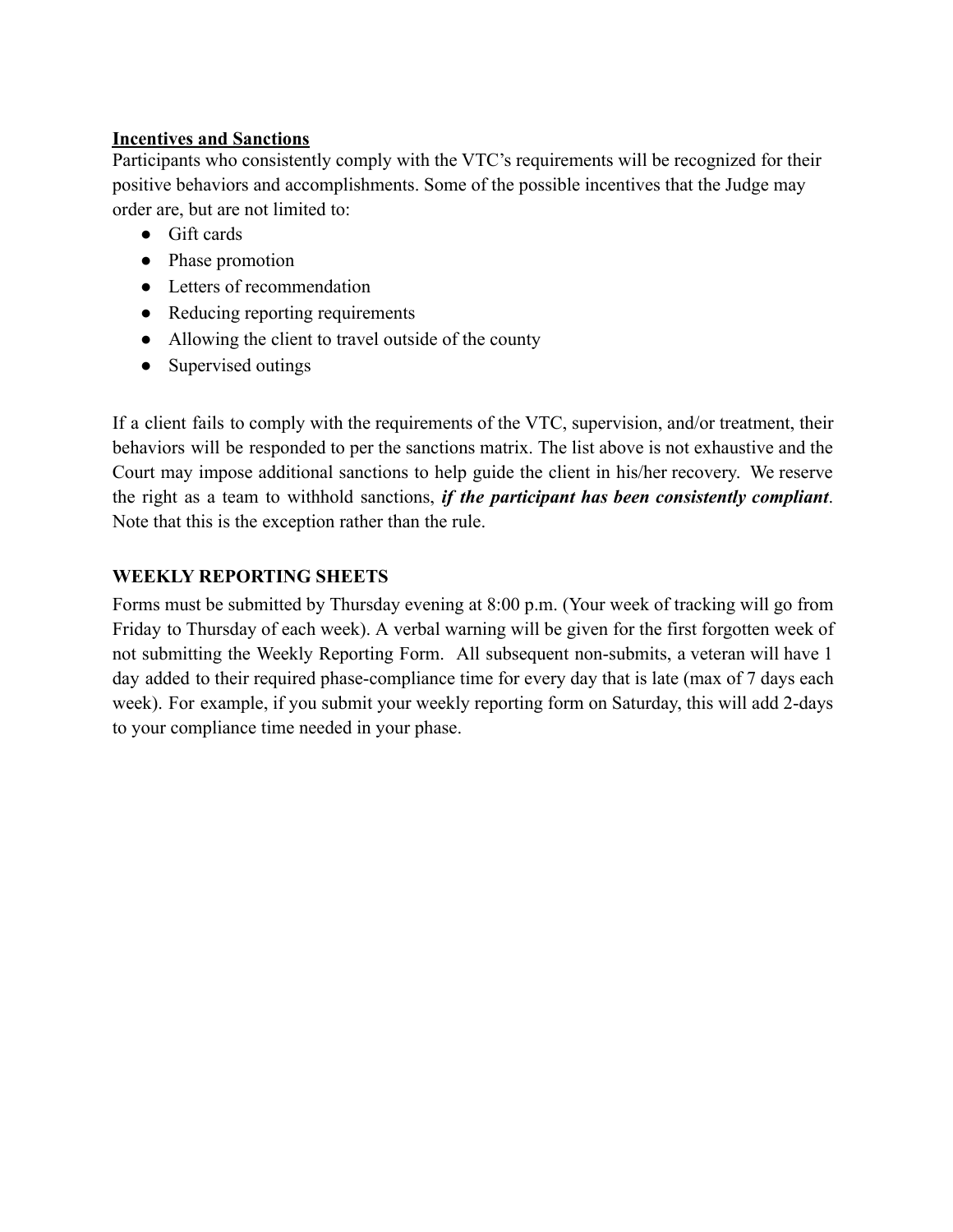Directions: Staff should choose a treatment oriented response and a sanction in response to a client's noncompliance. Team members should issue lower level sanctions before escalating to higher level sanctions, unless the client has a history of noncompliance or there are aggravating circumstances. Consider: Client's risk/needs level, what phase they are in, is this a proximal or distal behavior, and overall level of compliance for that review period.

| <b>Low level offenses</b>                                                                                                                               | 1st offense                                                                                                                                                                                                   | 2nd offense (of same behavior)                                                                                                                                                                                                                                         | 3+ offense (of same behavior)                                                                                                                                                                                                                    |
|---------------------------------------------------------------------------------------------------------------------------------------------------------|---------------------------------------------------------------------------------------------------------------------------------------------------------------------------------------------------------------|------------------------------------------------------------------------------------------------------------------------------------------------------------------------------------------------------------------------------------------------------------------------|--------------------------------------------------------------------------------------------------------------------------------------------------------------------------------------------------------------------------------------------------|
| Positive drug screen(s)<br>Positive $E tG(s)$ for alcohol<br>Miss treatment group(s)<br>Late to report to Coordinator,<br>Probation, or treatment group | <b>Treatment oriented response</b><br>• Remind of obligations;<br>$\bullet$ 3 pg essay;<br>• Carey Guide;<br>· Behavior chain:<br>• Thinking report;<br>• Skill development;<br>• Contact with mentor/sponsor | <b>Treatment oriented response</b><br>• Make up missed<br>treatment class;<br>• Attend one<br>additional<br>class/session;                                                                                                                                             | <b>Treatment oriented response</b><br>• Reassessment;<br>• SAARPT or ADACT;<br>• Inpatient/DART/Swain;<br>• 1st at Blue Ridge or<br>similar halfway house                                                                                        |
|                                                                                                                                                         | Low level sanction<br>• Verbal warning from PO or<br>CPPO;<br>• Call VJO or Coordinator to<br>confirm treatment<br>appointments for next 5 days;<br>• 4 extra CS hrs;<br>• 3 days curfew                      | Low level sanction<br>• Call VJO or Coordinator to<br>confirm treatment<br>appointments for next 7 days;<br>• Suspended sanction (EM);<br>· Reinstate probation fees;<br>• 8 extra CS hrs;<br>• 5 days curfew;<br>• Watch court for 5 days;<br>• One extra drug screen | Low level sanction<br>• Deny travel request;<br>• 16 extra CS hrs;<br>• Increase reporting to court;<br>$\bullet$ 45 days EM;<br>· SCRAM 45 days;<br>• 7 days curfew;<br>• Three extra drug screens;<br>• 48 hours in jail;<br>• Written warning |
|                                                                                                                                                         | <b>High level sanction</b><br>• Meet w/coordinator for<br>5 mornings for 1 week;<br>• Watch court for 5 days;<br>• 8 extra CS hrs;<br>• 5 days curfew                                                         | <b>High level sanction</b><br>• Meet w/coordinator for 5<br>mornings to next 10 days;<br>• 16 extra CS hrs;<br>$\bullet$ 30 days EM;<br>· SCRAM 30 days;<br>• 7 days curfew;<br>• Two extra drug screens;<br>• 24 hours in jail                                        | <b>High level sanction</b><br>• 20 extra CS hrs:<br>$\bullet$ 60 days EM;<br>· SCRAM 60 days;<br>• 14 days curfew;<br>• Four extra drug screens;<br>• 72 hour quick dip<br>• Final contract                                                      |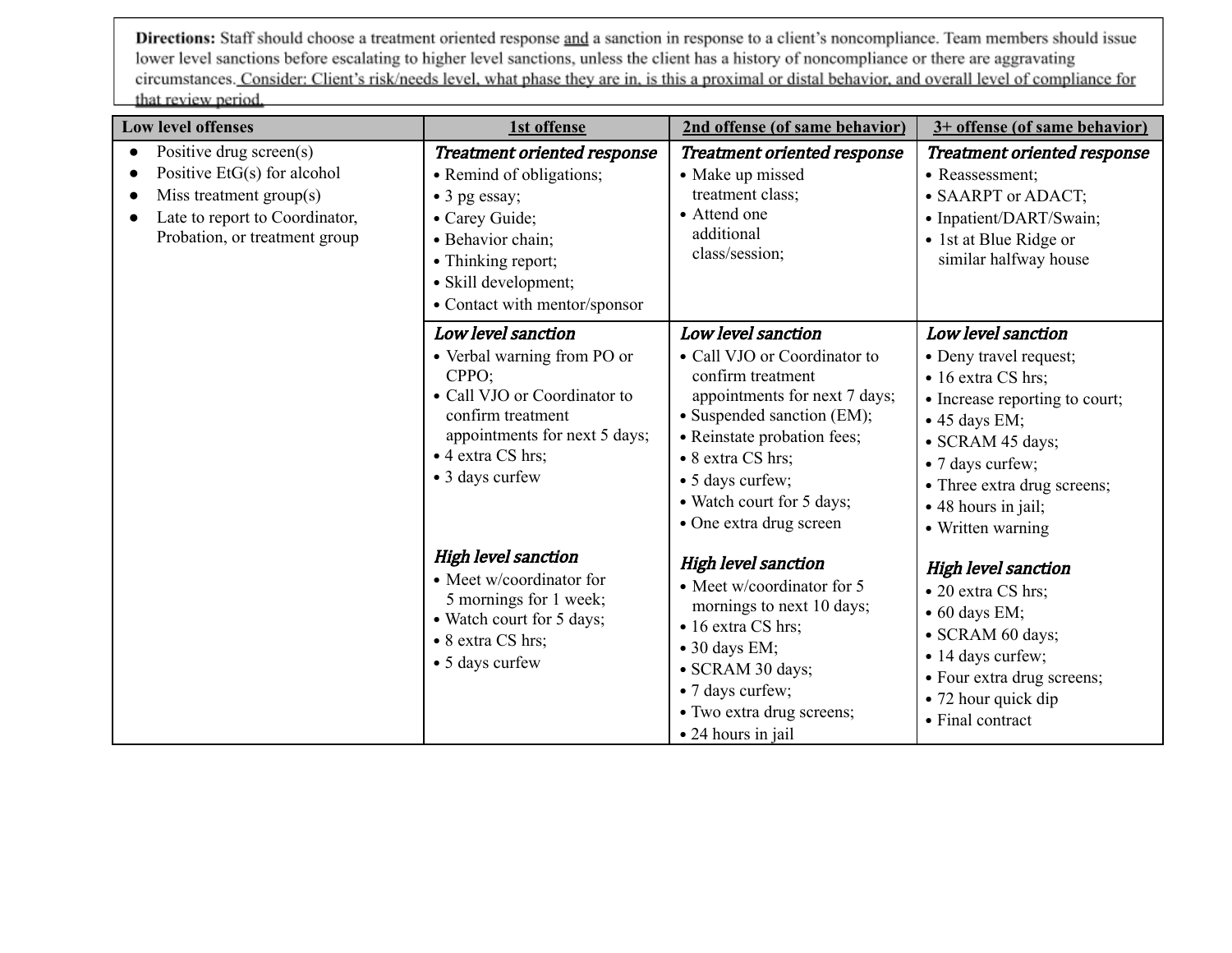| <b>Mid level offenses</b>                                                                                                                                                                                                                                | 1st offense                                                                                                                                                                                                                           | 2nd offense (of same behavior)                                                                                                                                                                                  | 3+ offense (of same behavior)                                                                                                                                                                                                            |
|----------------------------------------------------------------------------------------------------------------------------------------------------------------------------------------------------------------------------------------------------------|---------------------------------------------------------------------------------------------------------------------------------------------------------------------------------------------------------------------------------------|-----------------------------------------------------------------------------------------------------------------------------------------------------------------------------------------------------------------|------------------------------------------------------------------------------------------------------------------------------------------------------------------------------------------------------------------------------------------|
| Lying<br>Missing meeting with probation or<br>coordinator<br>Violating curfew<br>Traffic offense (i.e., DWLR)<br>Associating with known drug users<br>Possession of drugs or drug<br>paraphernalia (excluding N.C.<br>Schedule 1 or 2 drugs and analogs) | <b>Treatment oriented response</b><br>• Remind of obligations;<br>$\bullet$ 3 pg essay;<br>• Carey Guide;<br>· Behavior chain:<br>• Thinking report;<br>· Skill development;<br>• Contact with mentor/sponsor                         | <b>Treatment oriented response</b><br>• Make up missed<br>treatment class;<br>• Attend one<br>additional<br>class/session;<br>• Add one group (MRT);                                                            | Treatment oriented response<br>• Reassessment;<br>• SAARPT or ADACT;<br>• 1st at Blue Ridge or<br>similar halfway house<br>$\bullet$ DART;                                                                                               |
|                                                                                                                                                                                                                                                          | Low level sanction<br>• Verbal warning;<br>• 8 extra CS hours;<br>• Report $(a)$ 8:30 a.m. for next<br>3 days to probation;<br>• 5 days curfew;                                                                                       | Low level sanction<br>• 16 extra CS hours;<br>• Report $(a)$ 8:30 a.m. for next<br>5 days to probation;<br>$\bullet$ 30 days EM;<br>• 3 days driving restriction;<br>• 10 days curfew;<br>• 24 hrs in jail      | Low level sanction<br>• 20 extra CS hours;<br>• Report $(a)$ 8:30 a.m. for next<br>7 days to probation;<br>$\bullet$ 60 days EM;<br>• 21 days curfew;<br>• 7 days driving restriction;<br>$\bullet$ 48 hrs in jail;<br>• Written warning |
|                                                                                                                                                                                                                                                          | <b>High level sanction</b><br>• Move into halfway house<br>or VRQ;<br>• Report $(a)$ 8:30 a.m. for next<br>5 days to probation;<br>• Extension of EM 14 days;<br>$\bullet$ 24 hrs in jail;<br>• 16 extra CS hours;<br>• 7 days curfew | <b>High level sanction</b><br>•20 extra CS hours;<br>• Report $@$ 8:30 a.m. for next 7<br>days to probation;<br>$\bullet$ 45 days EM;<br>• 5 days driving restriction;<br>• 14 days curfew;<br>• 48 hrs in jail | <b>High level sanction</b><br>•28 days curfew;<br>• Report $@$ 8:30 a.m. for next 14<br>days to probation;<br>$\bullet$ 90 days EM;<br>• 14 days driving restriction;<br>$\bullet$ 72 hrs in jail;<br>• Final contract                   |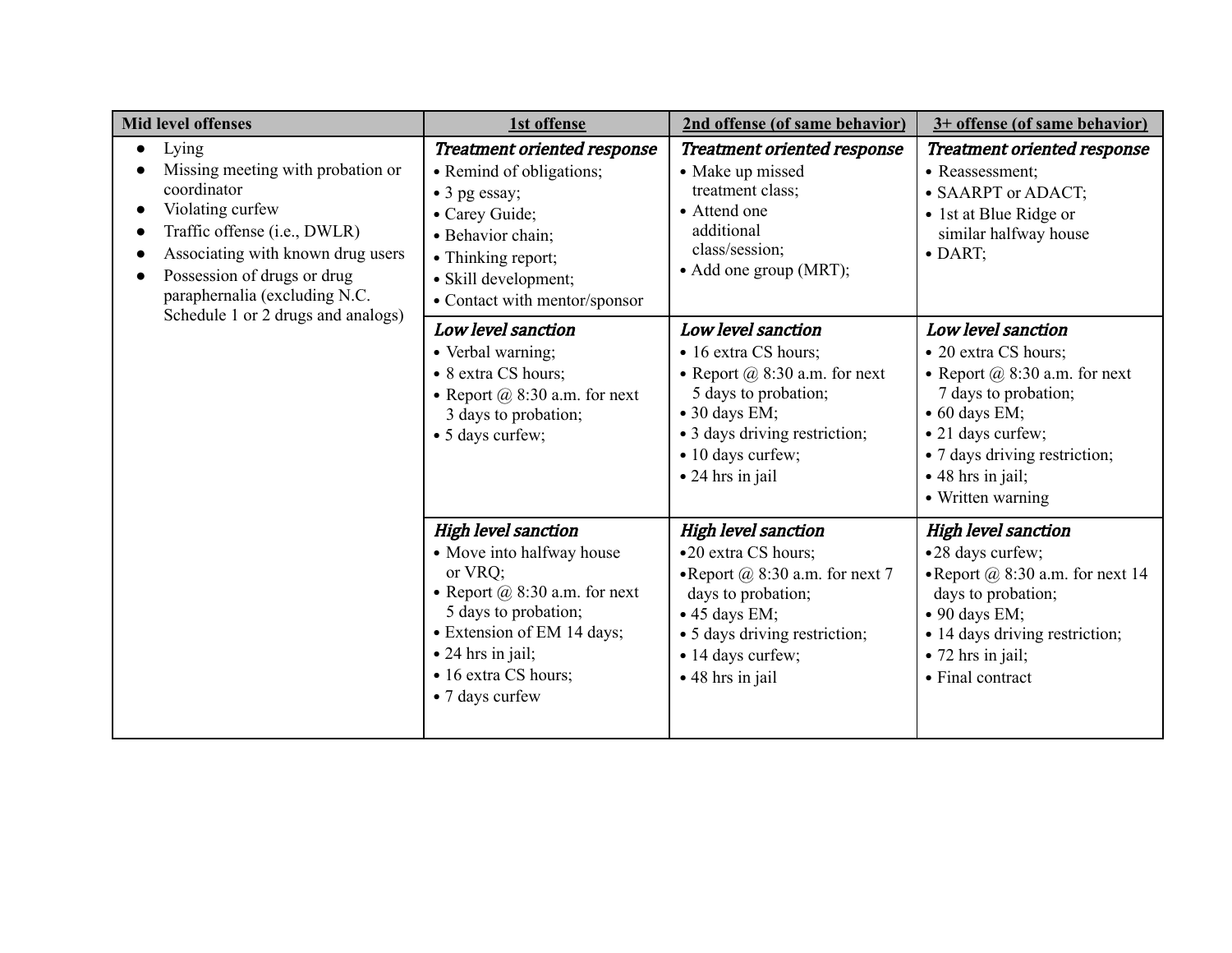#### **Termination**

The Buncombe County VTC is committed to helping clients address substance use issues, mental health problems, and any underlying issue that is contributing to their involvement in criminal activity. However, a VTC participant can be **automatically terminated** from the program for committing a criminal act of physical violence, threats to VTC staff/mentors/other court participants, absconding from the program, and/or are a public safety risk as determined by the Chief Probation Officer, supervising Probation Officers, and the District Attorney. Clients will be terminated from the program if they fail to appear in court and do not have face to face contact with probation. A VTC participant could potentially be terminated for repeated noncompliance and a new arrest.

# *Warning and Final Contract*

Clients who are at risk of being terminated from the program will be counseled through a threestep process. First, clients will receive a verbal warning from the Judge during the open court session that they are at-risk of being terminated from the program. Second, continued noncompliance will result in a written warning. The written warning is executed when the VTC has explored all existing treatment resources and supports (i.e., DART, SAARPT, ADACT, etc.). Finally, after the VTC coordinator reviewing the written warning with the client and the client has signed the written warning, any noncompliance will result in the client receiving a final contract.

The final contract that includes: (1) a statement that they are at risk for being terminated from the program, (2) the contract will communicate that the team expects compliance from the client or they will be removed from the client, (3) a copy of their sanction, incentive, and treatment adjustment history, and (4) an individual counseling session between the Court Coordinator, supervising probation officer, Chief Probation Officer, and/or treatment provider/representative to plan for sustained compliance in the court. If the client exhibits continued noncompliance after being provided the final contract and attending the individual counseling session, the team has the right to vote on the client's termination from the court, following the Voting Policy above.

#### **Program Phases**

In order to advance phases, participants must: (1) fulfill all requirements in the current phase, and (2) complete the "Application for Phase Advancement" and return to the VTC Coordinator by 5:00 p.m. on Thursday. Note that it is up to the discretion of the VTC team to determine if a client is moved up to the next phase.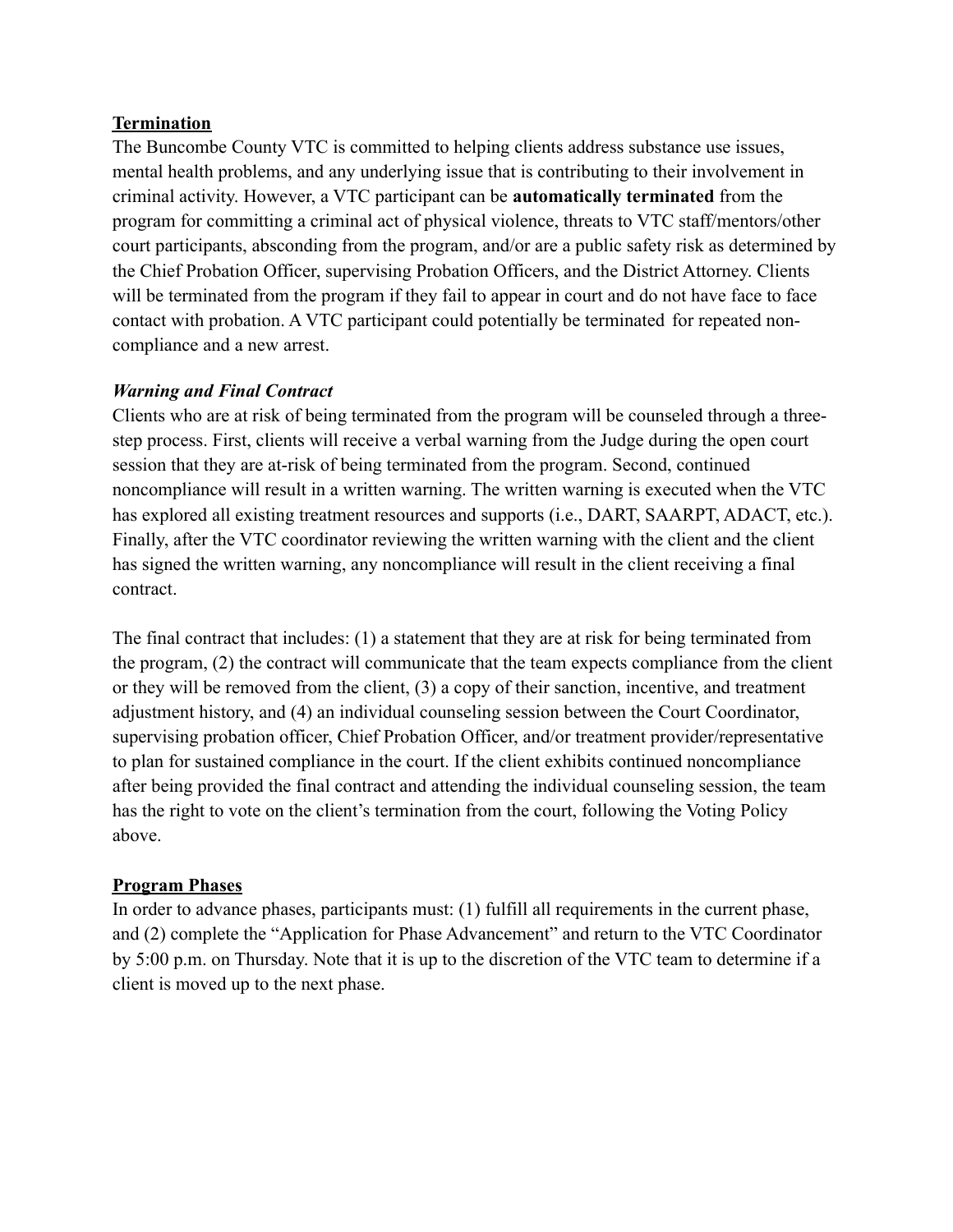# **HIGH RISK TRACK (A MINIMUM OF 16 MONTHS)**

# **Phase 1 (minimum of 90 days)**

- Attend court biweekly
- Follow orders of treatment and supervision
- Weekly office visit with Court Coordinator
- Weekly visits with Probation Officer
- Random urinalysis testing and home visits
- Comply with electronic monitoring  $(6:00 \text{ p.m. to } 6:00 \text{ a.m.})$
- Have one face-to-face meeting with mentor on non-court weeks
- Obtain approved housing

In order to advance to Phase 2, client must: (1) be in compliance with all conditions above for a minimum of 33 consecutive days, AND (2) have negative urinalysis screens for a minimum of 33 consecutive days.

# **Phase 2 (minimum of 90 days)**

- Attend court biweekly
- Follow orders of treatment and supervision
- Meet with Court Coordinator weekly
- Weekly visits with Probation Officer
- Random urinalysis testing and home visits
- Have one face-to-face meeting with mentor on non-court weeks
- Maintain approved housing

In order to advance to Phase 3, client must: (1) be in compliance with all conditions above for a minimum of 45 consecutive days, AND (2) have negative urinalysis screens for a minimum of 45 consecutive days.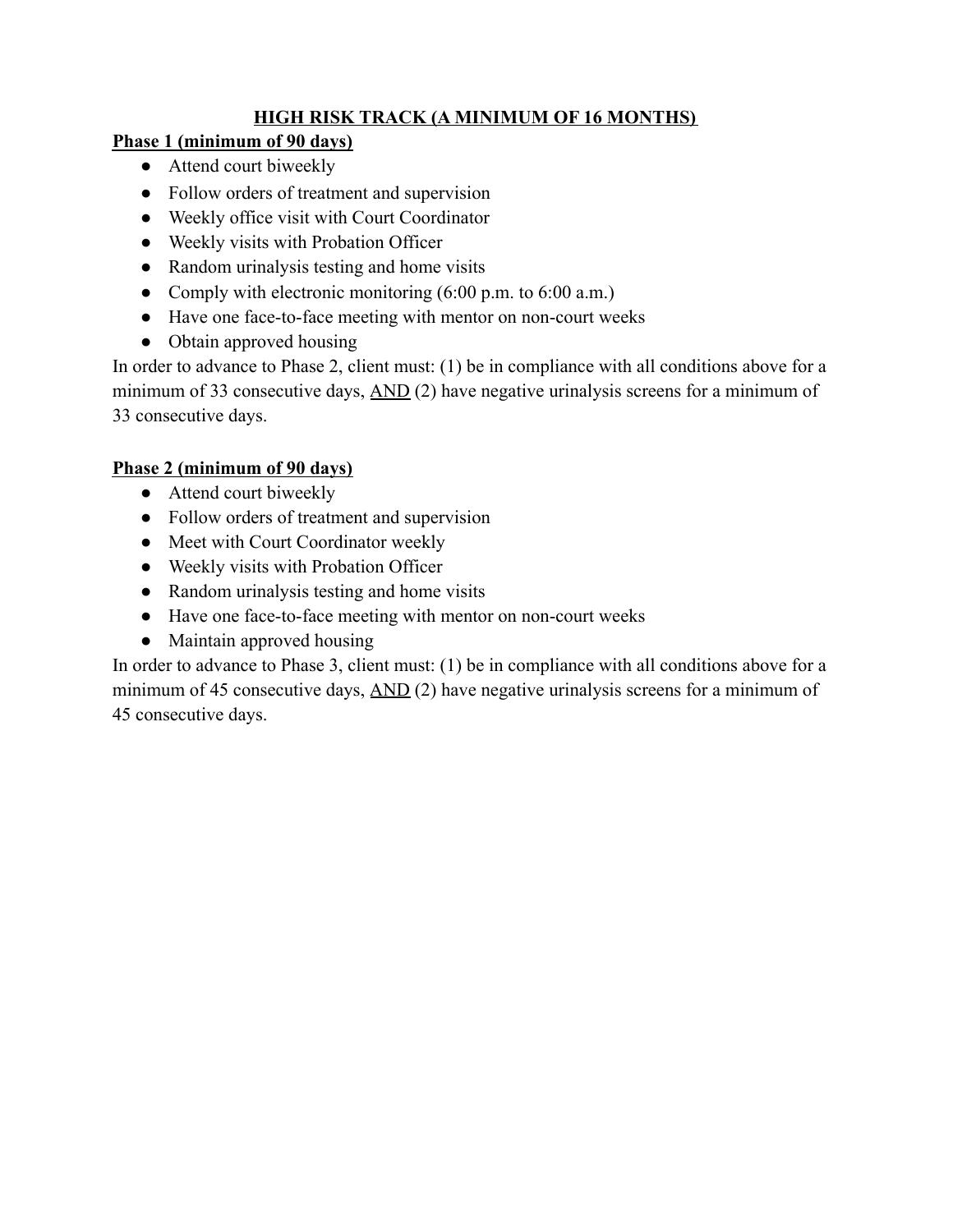# **Phase 3 (minimum of 120 days)**

- Attend court biweekly
- Follow orders of treatment and supervision
- Meet with Court Coordinator biweekly
- Weekly visits with Probation Officer
- Random urinalysis testing and home visits
- Have one face-to-face meeting with mentor on non-court weeks
- Maintain approved housing
- Begin approved treatment that addresses criminal thinking
- Establish a social support network such as peer-to-peer support or support groups
- Establish a prosocial activity. This can include a community service or a wellness component.

In order to advance to Phase 4, client must: (1) be in compliance with all conditions above for a minimum of 90 consecutive days, AND (2) have negative urinalysis screens for a minimum of 90 consecutive days.

# **Phase 4 (minimum of 90 days)**

- Attend court monthly
- Follow orders of treatment and supervision
- Meet with Court Coordinator biweekly
- Weekly visits with Probation Officer
- Random home visits
- Urinalysis testing one time per week with Probation (but also subject to random drug screens)
- Have one face-to-face meeting with mentor on non-court weeks
- Maintain approved housing
- Begin approved treatment that addresses criminal thinking
- Maintain a social support network such as peer-to-peer support or support groups
- Maintain a prosocial activity
- Obtain legitimate employment, vocational training, or community engagement

In order to advance to Phase 5, client must: (1) be in compliance with all conditions above for a minimum of 90 consecutive days, AND (2) have negative urinalysis screens for a minimum of 90 consecutive days.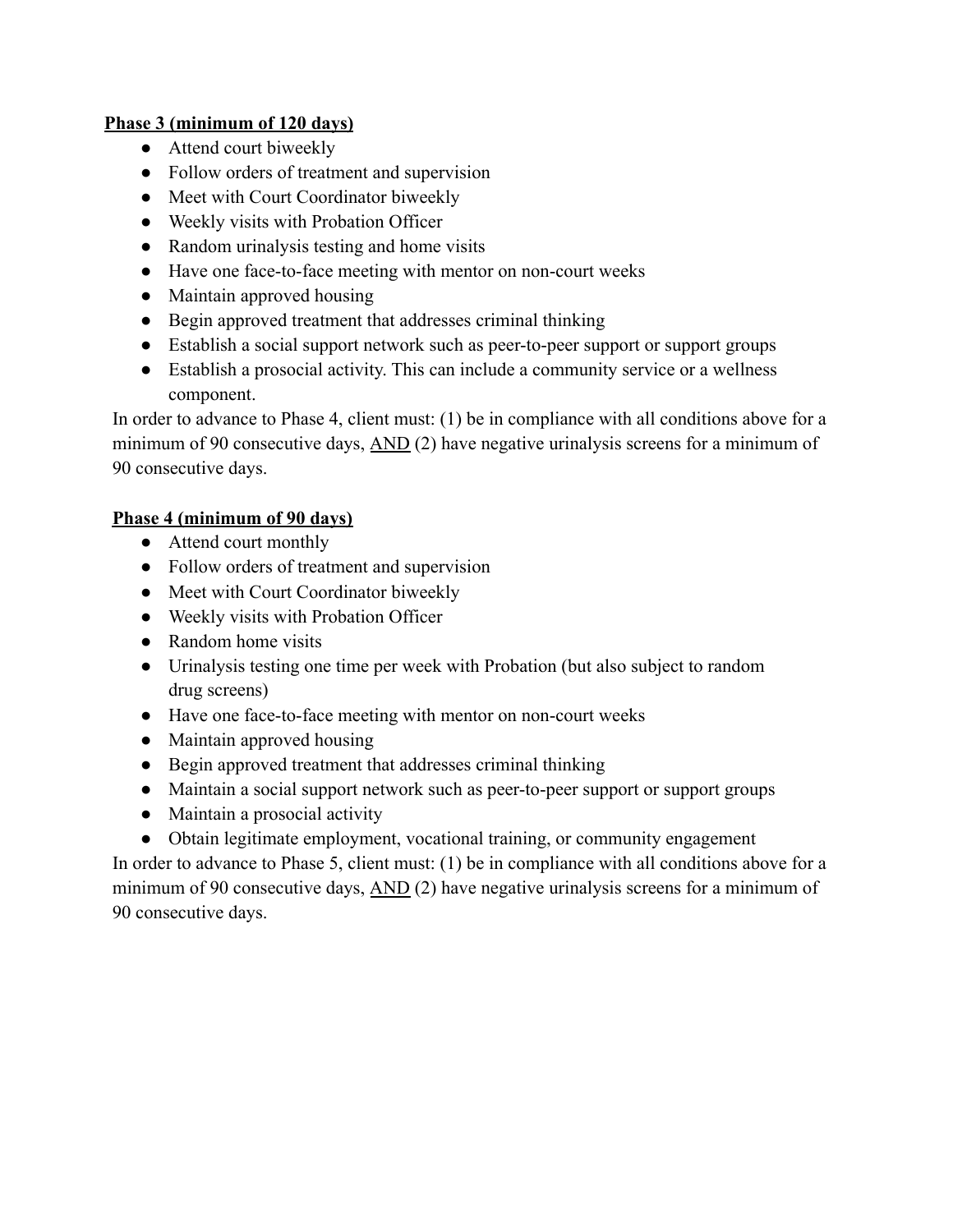## **Phase 5 (minimum of 90 days)**

- Attend court monthly
- Follow orders of treatment and supervision
- Meet with Court Coordinator monthly
- Weekly visits with Probation Officer
- Random home visits
- Urinalysis testing one time per week with Probation (but also subject to random drug screens)
- Have one face-to-face meeting with mentor on non-court weeks
- Maintain approved housing
- Begin approved treatment that addresses criminal thinking
- Maintain a social support network such as peer-to-peer support or support groups
- Maintain a prosocial activity
- Maintain legitimate employment, vocational training, or community engagement

In order to complete Phase 5 and complete the VTC program, client must: (1) be in compliance with all conditions above for a minimum of 90 consecutive days,  $\overline{AND}(2)$  have negative urinalysis screens for a minimum of 90 consecutive days.

# **Graduation**

In order to graduate from Veterans Treatment Court, participants must:

- Successfully complete all treatment phases
- Pay any program or supervision fees in full
- Complete an aftercare plan with their assigned treatment provider and submit the aftercare plan to the Veterans Treatment Court team for review
- Complete an exit interview with the Coordinator and evaluator to provide feedback on benefits of the program and areas for improvement.

# **Complaints and Grievances**

Any participant, their family, or treatment advocate may file a grievance, which is defined as "any complaint about a rule, policy, decision, action, or conditions made by the agency, the agency staff, or agency volunteer." A grievance should be filed within five (5) days of the action. To file a grievance, participants are instructed to write the complaint on a Participant Grievance Form, which may be obtained from the Veterans Treatment Court Coordinator. A proposed solution to the problem should be included. The Grievance form must be signed by the participant and returned to the office. The Veterans Treatment Court Coordinator (or designee) is to document the date received and sign. Within 14 days of receiving the grievance, an attempt will be made (by the Veterans Treatment Court Coordinator) to contact the participant and resolve the problem. A written response will be sent via US mail within 10 days from that date. Upon resolution of the grievance, the Court Coordinator is to document the date of resolution and sign the Grievance Form. If the participant remains unsatisfied with the response, he/she has the right to appeal the decision with the Court Coordinator within 10 days.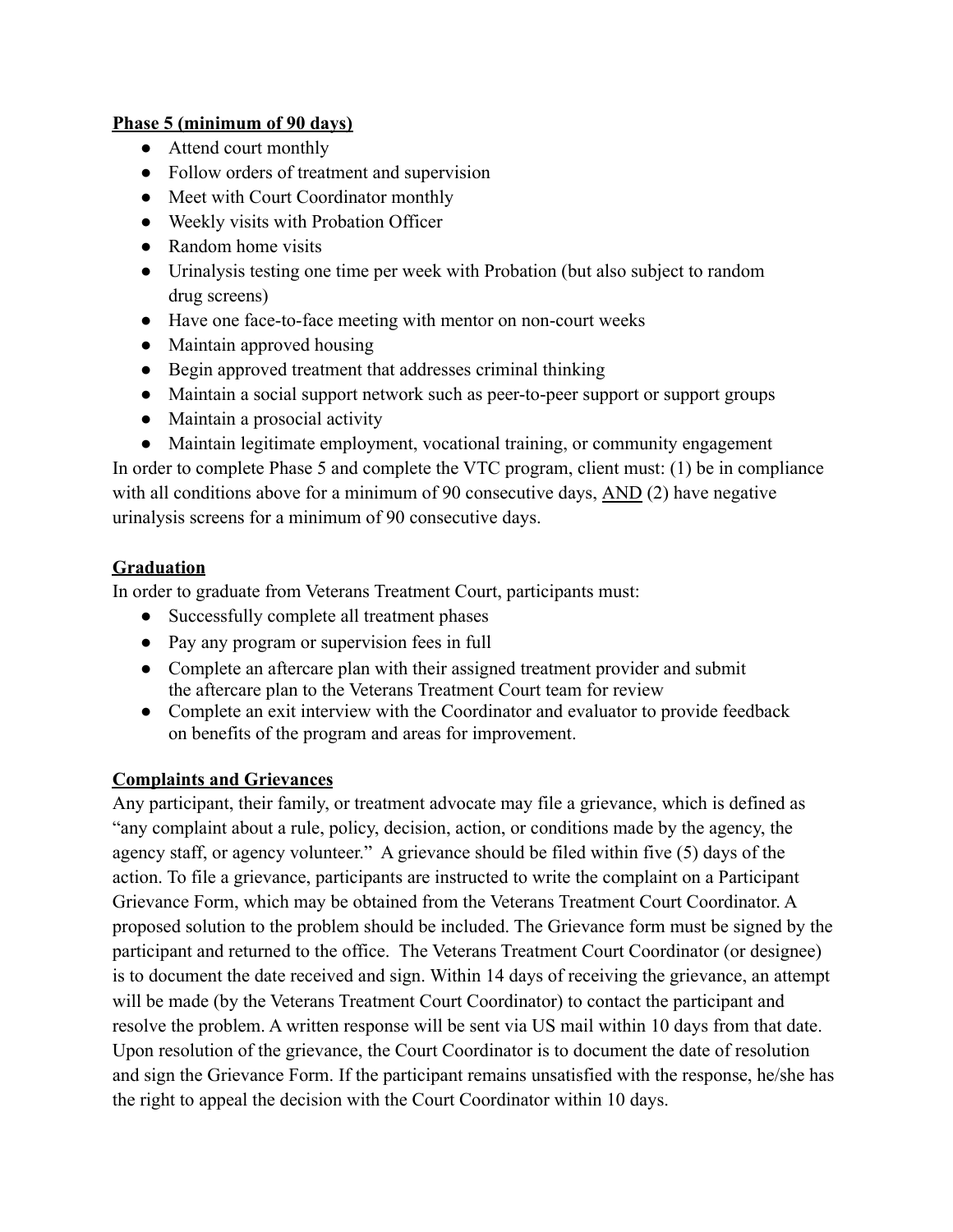# **Contractual Agreement BUNCOMBE COUNTY VETERANS TREATMENT COURT PARTICIPATION AGREEMENT**

I, have been accepted as a participant in the Buncombe County Veterans Treatment Court Program. I understand that if I successfully complete the Veterans Treatment Court Program my plea arrangement will take place (unless I am entering the program on a probation violation). I agree to do the following while participating in Veterans Court:

- 1. I will be a resident of Buncombe County. I will notify Buncombe County Adult Probation prior to leaving Buncombe County. Absconding from the program may result in my termination from the program.
- 2. I will obtain drug free stable housing.
- 3. I will follow all the conditions and rules of the Veterans Treatment Court, the program staff, the treatment provider and probation.
- 4. I agree to sign any and all releases necessary to monitor my progress and further treatment goals. I further agree to sign releases, which will allow the Veterans Treatment Court to review diagnostic and treatment information.
- 5. I agree that I will not use or possess any alcohol or illegal drugs.
- 6. I will submit to regular drug screens, as requested by VTC/Probation. A missed screen or a diluted screen will be treated as a positive screen.
- 7. You may not drink any fluid excessively before testing and must avoid environmental contaminants, over-the-counter medications, or foods that can reduce the accuracy of the tests.
- 8. You will be sanctioned for using synthetic substances such as K2 or Spice that are designed to avoid detection by standard drug tests. Switching to a new substance of abuse (for example, switching from heroin to an unauthorized prescription opioid) will be presumed to be an effort to defraud the drug test. You may receive two sanctions in such circumstances, one for the substance use and one for the effort at deception.
- **9.** I agree not to eat any **Poppy Seeds** while in the Program. **I understand that consuming Poppy seeds will not be a valid defense against a positive drug test for morphine or**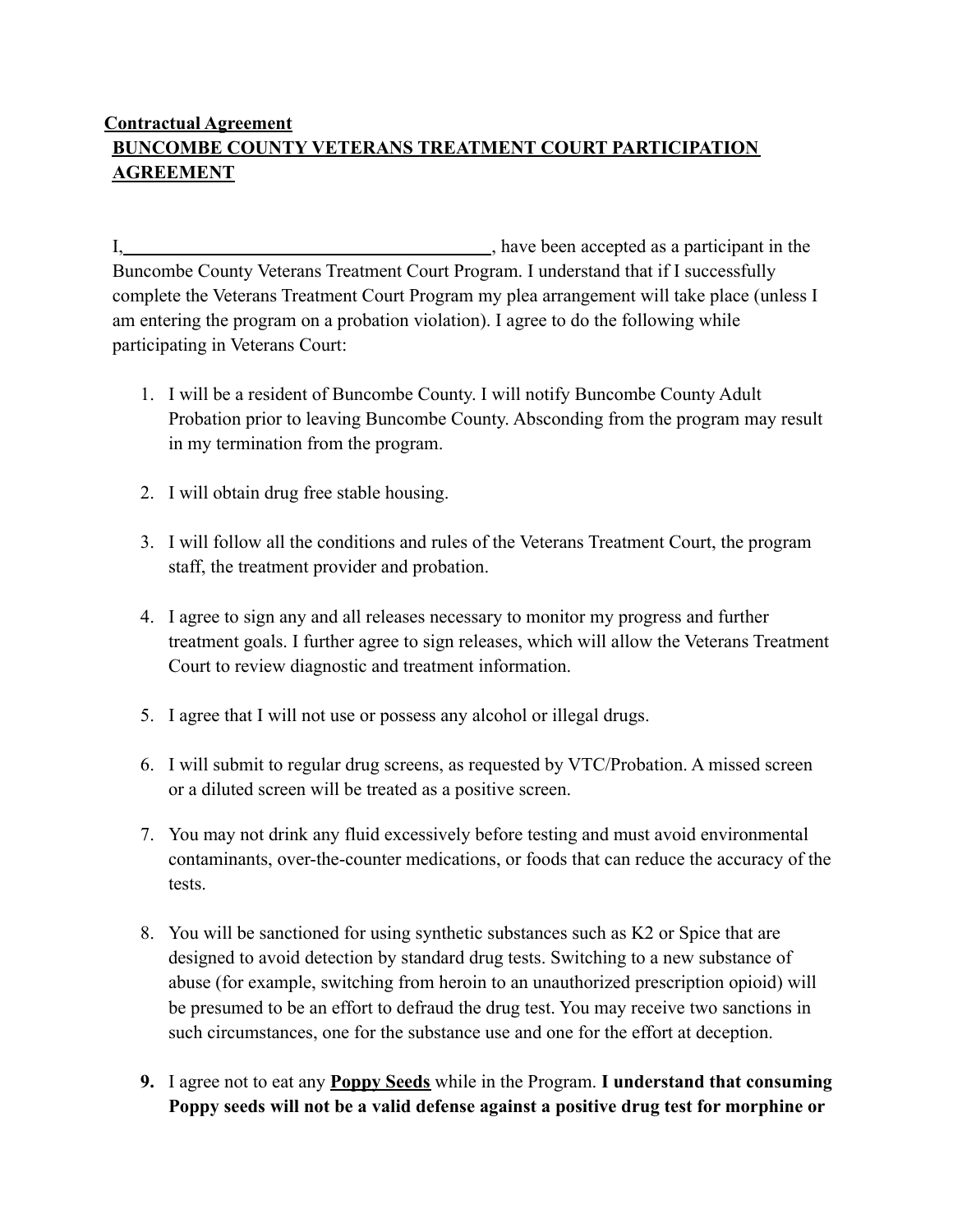**any Morphine derivative. I agree not to consume any products (i.e., cough syrup, mouth wash, hand sanitizer, non-alcoholic beer, etc.) containing alcohol while in the program. I understand that using any product containing alcohol is not a valid defense against a positive for alcohol. I understand I will get permission from the probation officers and coordinator before consuming any over the counter medications, vitamins, etc.**

- 10. I agree that I will notify Adult Supervision (Probation) of any and all medications, health issues, and medical appointments.
- **11.** I agree to enlist and participate in the Program for a minimum of 12 to 16 months and any additional time leading up to formal graduation. I agree to engage in any educational, treatment or other appropriate program as ordered by the court. I agree to follow additional terms as indicated by the court, program staff, and/or treatment staff. **Furthermore, I agree to complete all treatment to the satisfaction of the court and Team.**
- 12. I agree that the court may require me to seek and keep a job, attend counseling, work toward and complete my GED if needed and/or further education as part of my treatment program. If I am disabled I will provide proof of my disability, however, I will find something to keep my time meaningfully engaged (i.e. volunteer work, community hours, etc.)
- 13. I agree to report as directed, and to make all court appearances as ordered. I agree to keep the court, program staff, Veteran Mentor and treatment provider and probation informed of my current address at all times, and **report a change of address PRIOR to any change**. I agree and understand that I must always get permission from the probation office before spending any nights outside my approved residence, even if it is **only one overnight**. If I do not get approval, I will not assume that I have permission. I understand that if I do not abide by this rule, I will be sanctioned.
- 14. I will use my assigned Mentor as a support. I will have one face-to-face contact with my mentor on non-court weeks. I can request an alternative mentor at any point during the program.
- 15. I will attend every Veterans Treatment Court session as scheduled, arrive on time, and remain through the ENTIRE VTC session.
- 16. I will consent to random searches of person, property, phones, and all social media (including but not limited to applications/websites, photos, messages, calls on any/all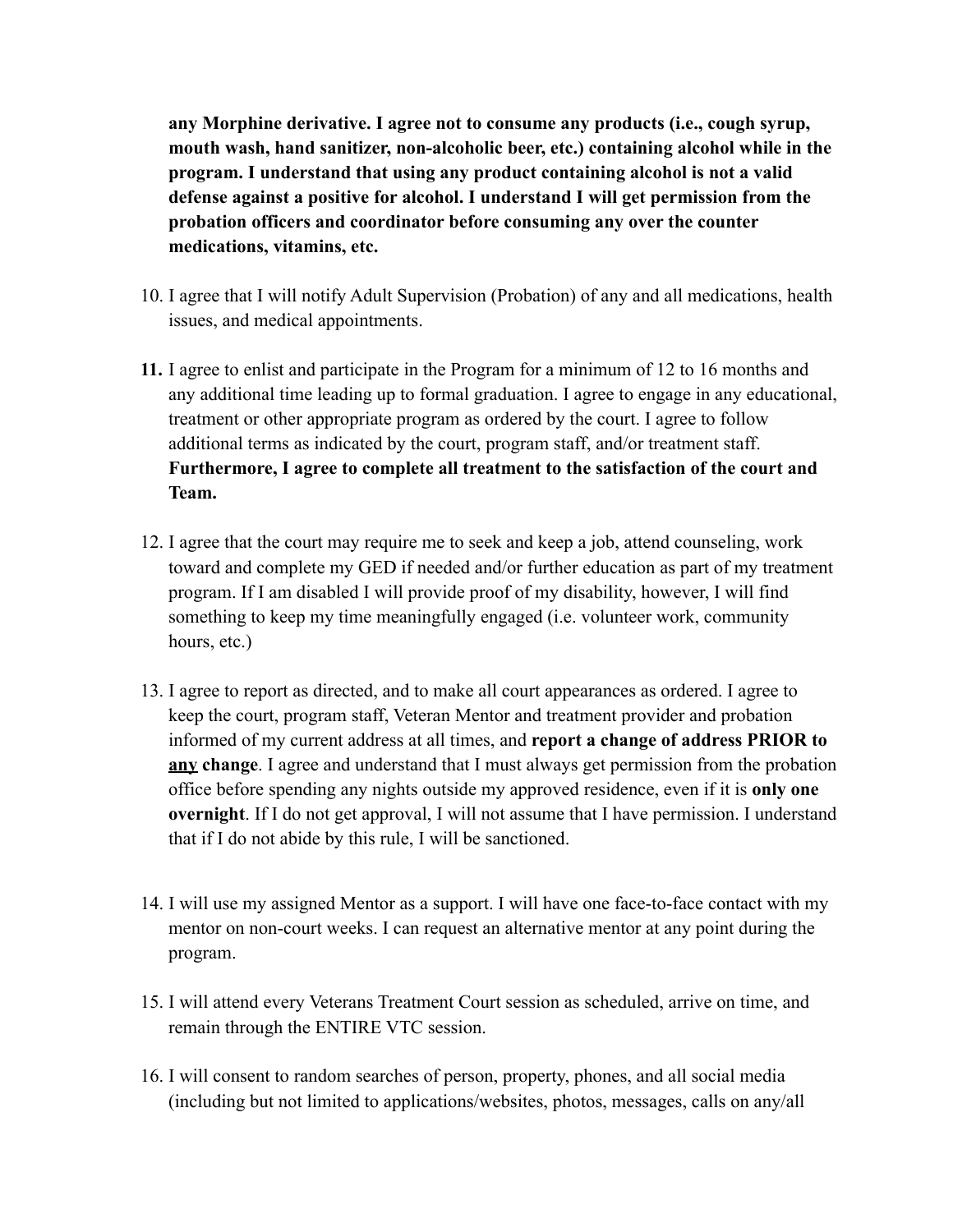phones, tablets, electronic devices available to or used by the client) by Adult Supervision, the Court Coordinator, or any treatment provider that I am seeking services from.

- 17. I understand that I will perform four hours of community service/additional duty each week until my hours are completed. These hours will begin once the probation office has set up a location for me to complete my hours. I understand it is my responsibility to talk to the probation office about getting my location set up.
- 18. I will be required to wear an electronic monitoring device for a minimum of 60 days.
- 19. I expect that I will have a curfew from 6:00 p.m. until 6:00 a.m. unless otherwise directed. I also expect home visits from the Adult Supervision team (probation) and will work with the Adult Supervision team to follow all of their instructions, rules, and policies.
- 20. I understand that if I am terminated from the program and sentenced, I will not get any sentence credits except actual time spent in custody. I understand that if I have any questions concerning sentencing, I should discuss this with my attorney before starting this program.
- 21. I understand that if I choose to forge my recovery related meeting sheets, I will be sanctioned. I understand that it is better to advise the team that I failed to attend all required meetings rather than forging my sheets. I understand that forging my sheets could cause me to get terminated/discharged from Veterans Treatment Court.
- 22. I understand that dating another drug court participant, VTC participant, or anyone in my treatment groups could cause me to be terminated/discharged from Veterans Treatment Court.
- 23. I understand that my charges will not be dismissed if I am removed/terminated/dishonorably discharged from the Program. In that event, I will be sentenced according to the guilty plea at the time I entered the program.
- 24. My enlistment/participation in the program can be terminated if (but not limited to):
	- a. I do not make progress toward satisfactorily completing Veterans Treatment Court; or
	- b. I have exhausted all supervision options (i.e., "quick dips") and/or treatment options; or
	- c. I refuse a search of my person, property, phone, social media, or electronic device by probation;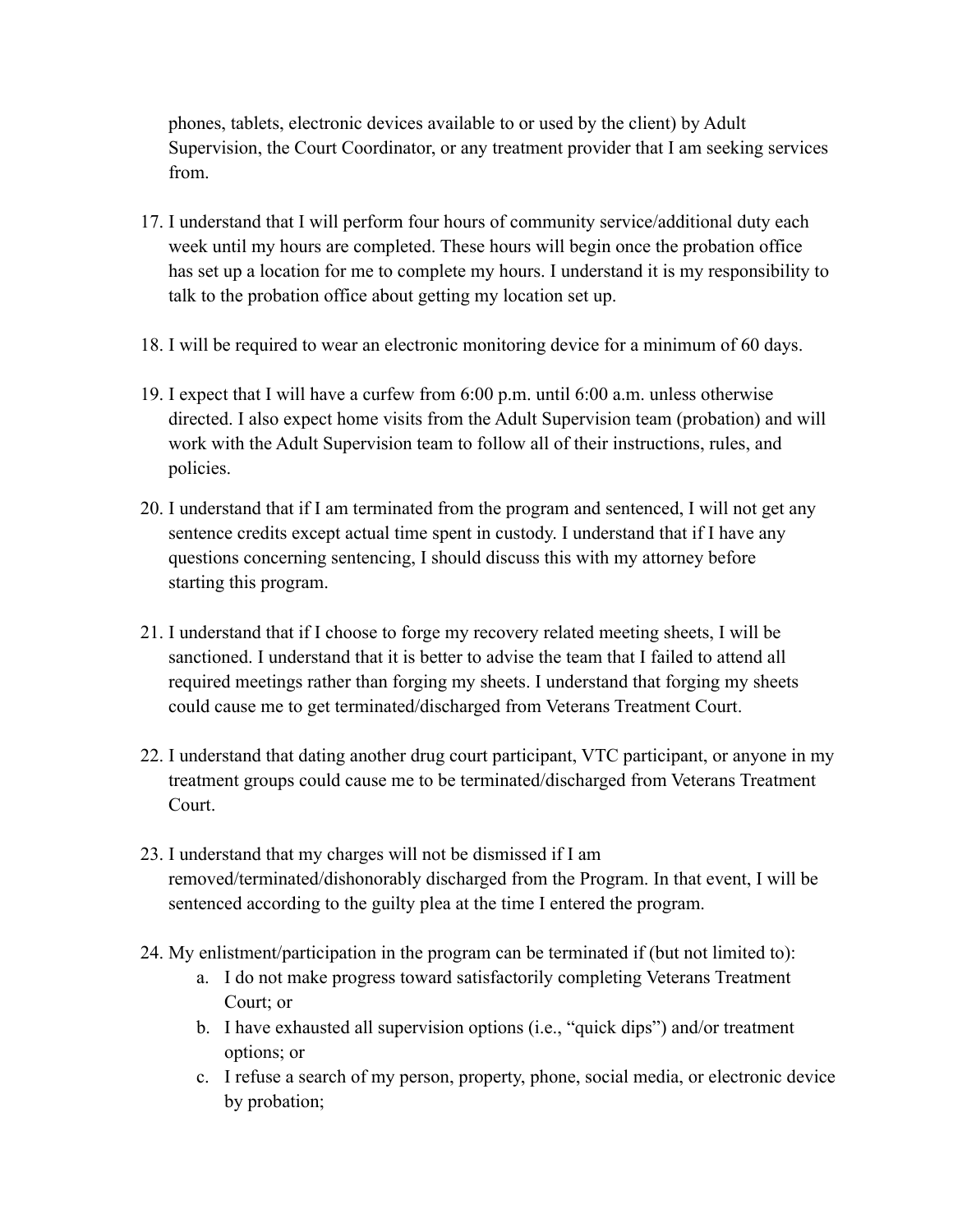- d. I commit a violent misdemeanor or any felony; or
- e. I commit an assault, threaten or attempt to threaten, any treatment provider, Counselor, probation officer, or other participant in the VTC Program; or
- f. I fail to pay any fees or perform services as ordered by the court; or
- g. I choose to forge my meeting sheets and/or those belonging to any other participants; or
- h. I provide or solicit support from another participant in defrauding a drug screen;
- i. If I test positive for any synthetics, including K2 and bath salts or are caught with synthetics by law enforcement or anyone on the drug court team; or
- j. I choose to date another Veterans Treatment Court participant or anyone in my treatment groups.
- 25. I agree that if I test positive for alcohol or other drugs, fail to appear in court, fail to follow this contract or pick up charges of new criminal offenses, the court can give sanctions within the program rather than terminate/discharge me from Veterans Treatment Court. For example, the Judge can do any of the following:
	- An extension of treatment or a more intensive treatment plan, which could include Detox, more intensive outpatient, or residential treatment
	- Jail time. I understand that any time served would be as a sentenced inmate on the charge to which I entered my guilty plea should I not complete this program
	- Perform extra community service/additional duty hours
	- Completion of essay to read to the VTC team and other participants during court proceedings
	- Extend the amount of enlistment time I will spend in the program
	- Issue a bench warrant for my arrest
	- Terminate/Discharge me from the program and impose judgment and sentence.
- 26. I understand that upon successful completion of the treatment program and having followed the conditions of the contract to the satisfaction of the court, the agreed-upon arrangement made at the time of my admission to Veterans Treatment Court will occur.
- 27. I understand that I have the right to an attorney during all court proceedings. An attorney will be appointed for me through this program.
- 28. I understand that if I have any questions concerning Veterans Treatment Court, I should discuss the matter with my attorney or the Program Coordinator.
- 29. I declare that the statements written above have been read by me or to me, and I understand and agree to each of the above statements and conditions.